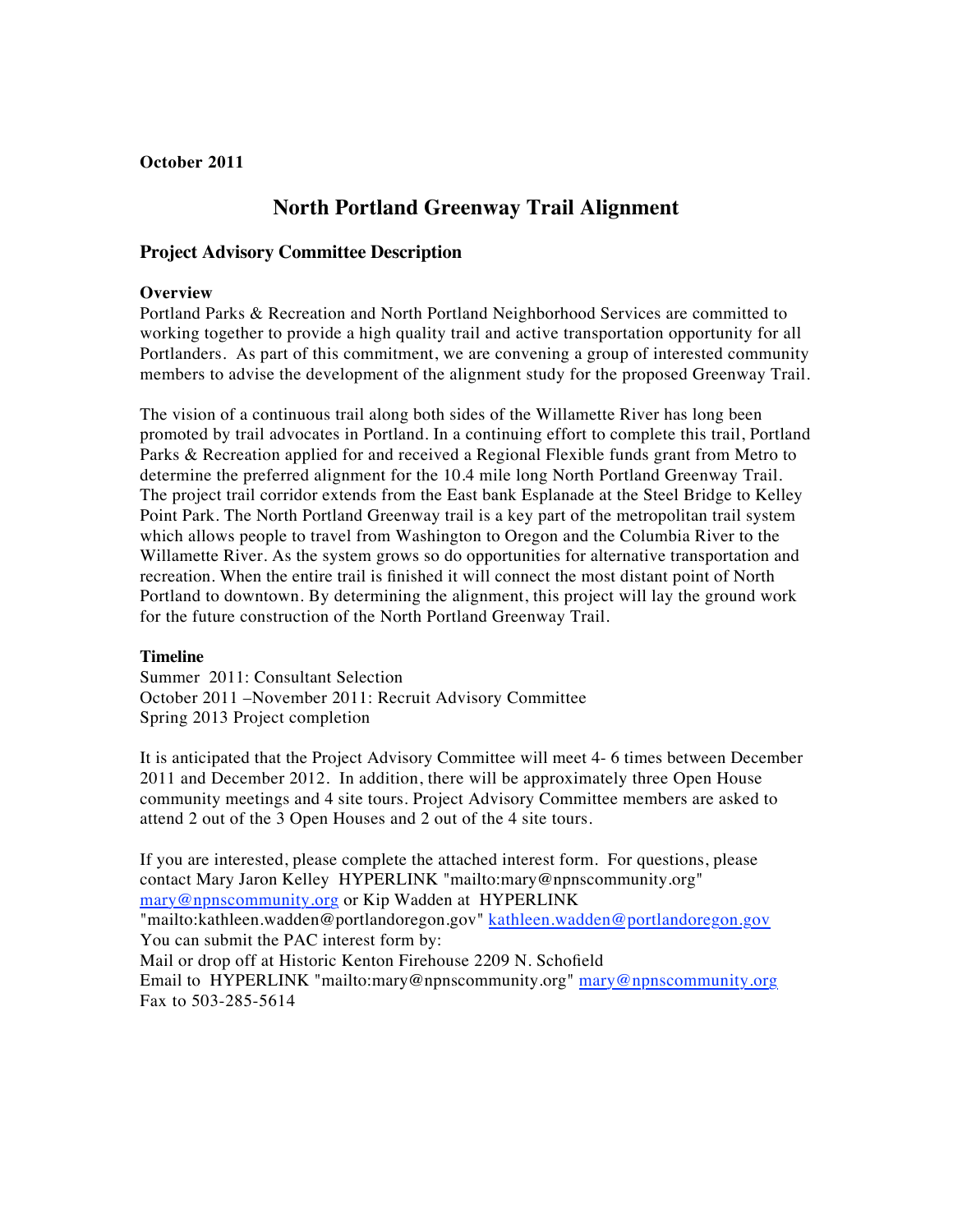## **North Portland Greenway Trail Alignment Project Advisory Committee (PAC) Interest Form**

Name

Street Address

Zip code

Phone Email Address

A Project Advisory Committee (PAC) will be appointed to advise the development of a trail alignment for the North Portland Greenway Trail. Each committee member brings a unique perspective that must be balanced with a community-wide vision. The committee's primary roles are to help engage the diversity of stakeholders impacted by the project, balance local and citywide needs and perspectives, and assist the City to serve people of all ages and abilities and accommodate a wide range of activities that promote health and wellness, arts and culture, and social interactions. PAC members are asked to provide advisory support to the project team and serve as representatives of the community.

The city is seeking individuals who can contribute in specific areas of expertise and who are willing to assist in outreach and communication. The PAC is not a decision making group but rather advises the project team.

Your brief responses to the following questions will help us determine how to best meet the needs of the community. (Please use the back of the page, if needed.) To be considered, please return completed form by **Monday, November 21** at 2:00 to:

North Portland Neighborhood Services Historic Kenton Firehouse 2209 N. Schofield Portland, OR 97217 Email: *HYPERLINK "mailto:mary@npnscommunity.org" mary@npnscommunity.org* Fax: 503-285-5614

Thank you for your interest!

#### **Please answer all of the following questions:**

I am interested in serving on the committee because of my recreational interests. Please list.

I bring the following to this committee (skills, experience, knowledge, desire to learn, etc.):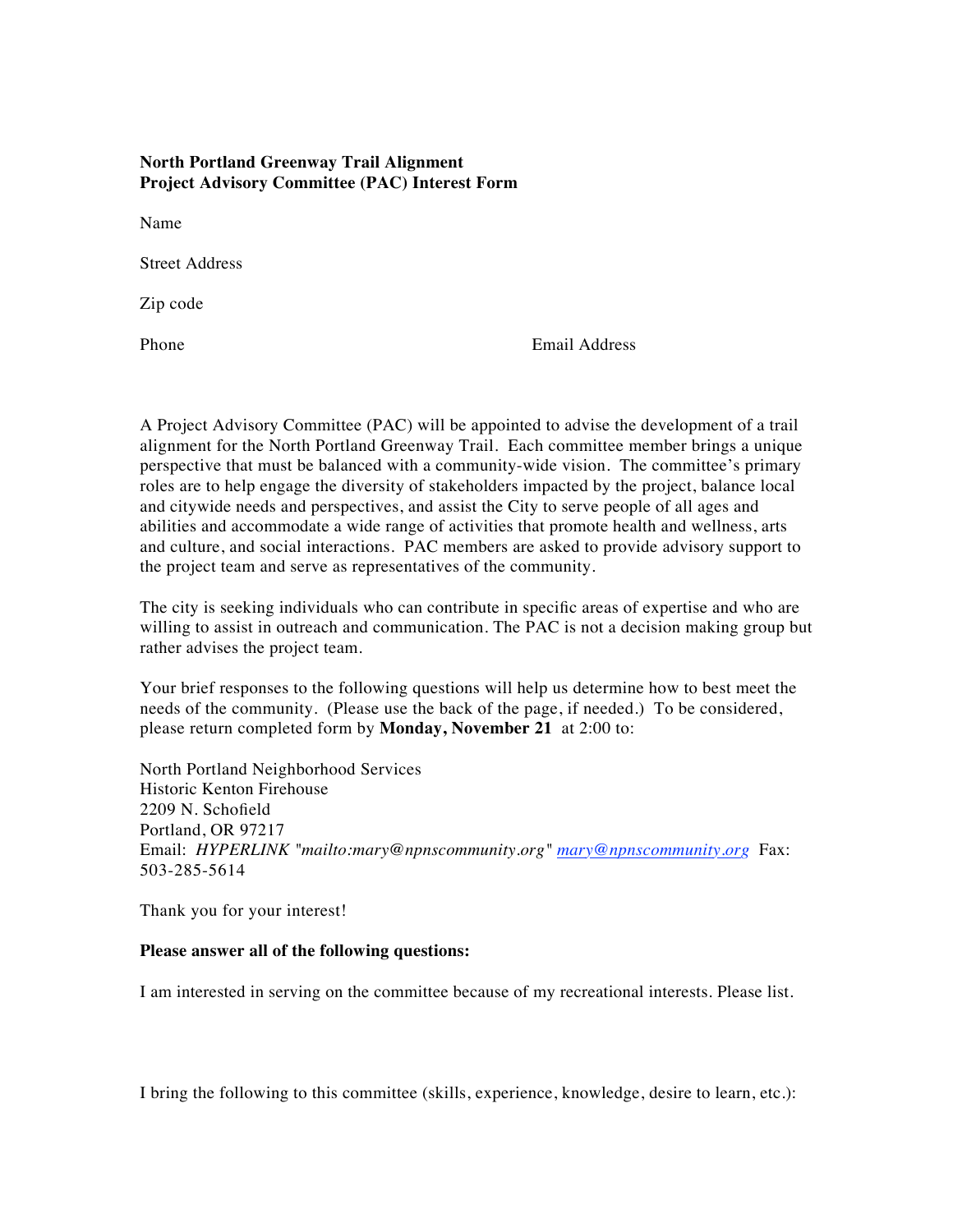Do you, or do members of your immediate family, have any business interests with the City or other public agencies? (This question is in the interest of full disclosure, not a way of excluding anyone.)

List neighborhood/community/business oriented activities or development projects in which you have participated in the last 5 years. Include dates of service.

List any transportation, cycling or pedestrian projects you have participated in during the last 5 years. Please describe your role.

Indicate and describe ways in which you have effectively involved people in positive change in Portland or the region in the last 5 years. Please be specific.

Thank you for taking the time to fill out this application. Typically there are many more applications than openings for these committee positions. You will be notified of the results of this process in December 2011.